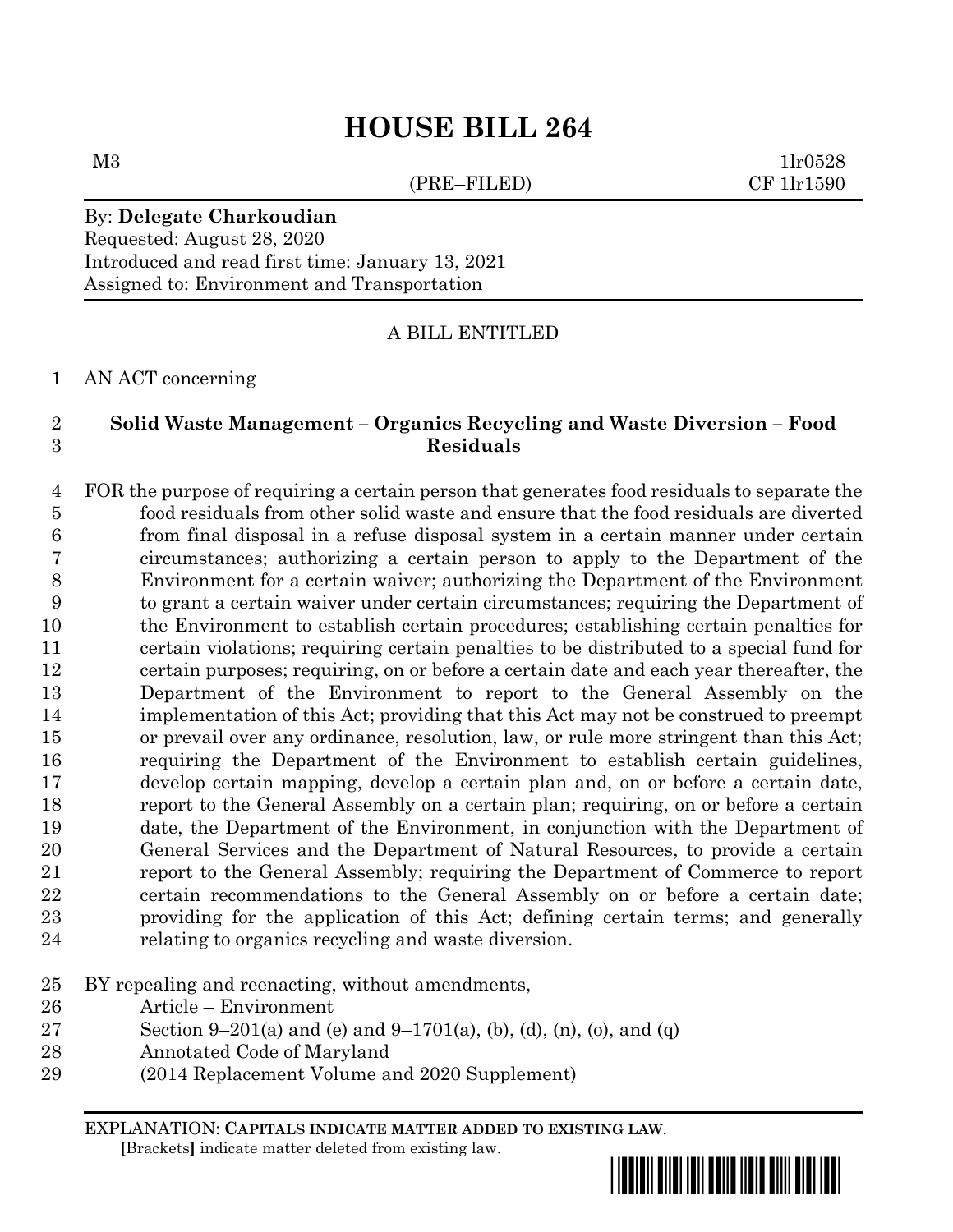## **HOUSE BILL 264**

| 1<br>$\boldsymbol{2}$<br>$\boldsymbol{3}$<br>$\overline{4}$<br>5 | BY adding to<br>Article - Environment<br>Section 9–1701(i–1) and $(r-1)$ and 9–1724.1<br>Annotated Code of Maryland<br>(2014 Replacement Volume and 2020 Supplement)                                                                          |                                                                                                                                                                       |  |
|------------------------------------------------------------------|-----------------------------------------------------------------------------------------------------------------------------------------------------------------------------------------------------------------------------------------------|-----------------------------------------------------------------------------------------------------------------------------------------------------------------------|--|
| 6<br>7                                                           | SECTION 1. BE IT ENACTED BY THE GENERAL ASSEMBLY OF MARYLAND,<br>That the Laws of Maryland read as follows:                                                                                                                                   |                                                                                                                                                                       |  |
| 8                                                                |                                                                                                                                                                                                                                               | <b>Article - Environment</b>                                                                                                                                          |  |
| 9                                                                | $9 - 201.$                                                                                                                                                                                                                                    |                                                                                                                                                                       |  |
| 10                                                               | (a)                                                                                                                                                                                                                                           | In this subtitle the following words have the meanings indicated.                                                                                                     |  |
| 11                                                               | (e)                                                                                                                                                                                                                                           | "Refuse disposal system" includes:                                                                                                                                    |  |
| 12                                                               |                                                                                                                                                                                                                                               | (1)<br>An incinerator;                                                                                                                                                |  |
| 13                                                               |                                                                                                                                                                                                                                               | A transfer station;<br>(2)                                                                                                                                            |  |
| 14                                                               |                                                                                                                                                                                                                                               | (3)<br>A landfill system;                                                                                                                                             |  |
| 15                                                               |                                                                                                                                                                                                                                               | A landfill;<br>(4)                                                                                                                                                    |  |
| 16                                                               |                                                                                                                                                                                                                                               | A solid waste processing facility; and<br>(5)                                                                                                                         |  |
| 17                                                               |                                                                                                                                                                                                                                               | (6)<br>Any other solid waste acceptance facility.                                                                                                                     |  |
| 18                                                               | $9 - 1701.$                                                                                                                                                                                                                                   |                                                                                                                                                                       |  |
| 19                                                               | (a)                                                                                                                                                                                                                                           | In this subtitle the following words have the meanings indicated.                                                                                                     |  |
| 20<br>21                                                         | (b)                                                                                                                                                                                                                                           | "Anaerobic digestion" means the controlled anaerobic biological decomposition<br>of organic waste material to produce biogas and digestate.                           |  |
| 22<br>23<br>24                                                   | "Composting" means the controlled aerobic biological decomposition of organic<br>(d)<br>waste material in accordance with the standards established by the Secretary under this<br>title.                                                     |                                                                                                                                                                       |  |
| 25<br>26<br>27                                                   | $(I-1)$ "FOOD<br>RESIDUALS"<br><b>MEANS</b><br><b>MATERIAL</b><br><b>DERIVED</b><br><b>THE</b><br><b>FROM</b><br>PROCESSING OR DISCARDING OF FOOD, INCLUDING PRE- AND POST-CONSUMER<br>VEGETABLES, FRUITS, GRAINS, DAIRY PRODUCTS, AND MEATS. |                                                                                                                                                                       |  |
| 28<br>29                                                         | (n)                                                                                                                                                                                                                                           | "Organics recycling" means any process in which organic materials are<br>(1)<br>collected, separated, or processed and returned to the marketplace in the form of raw |  |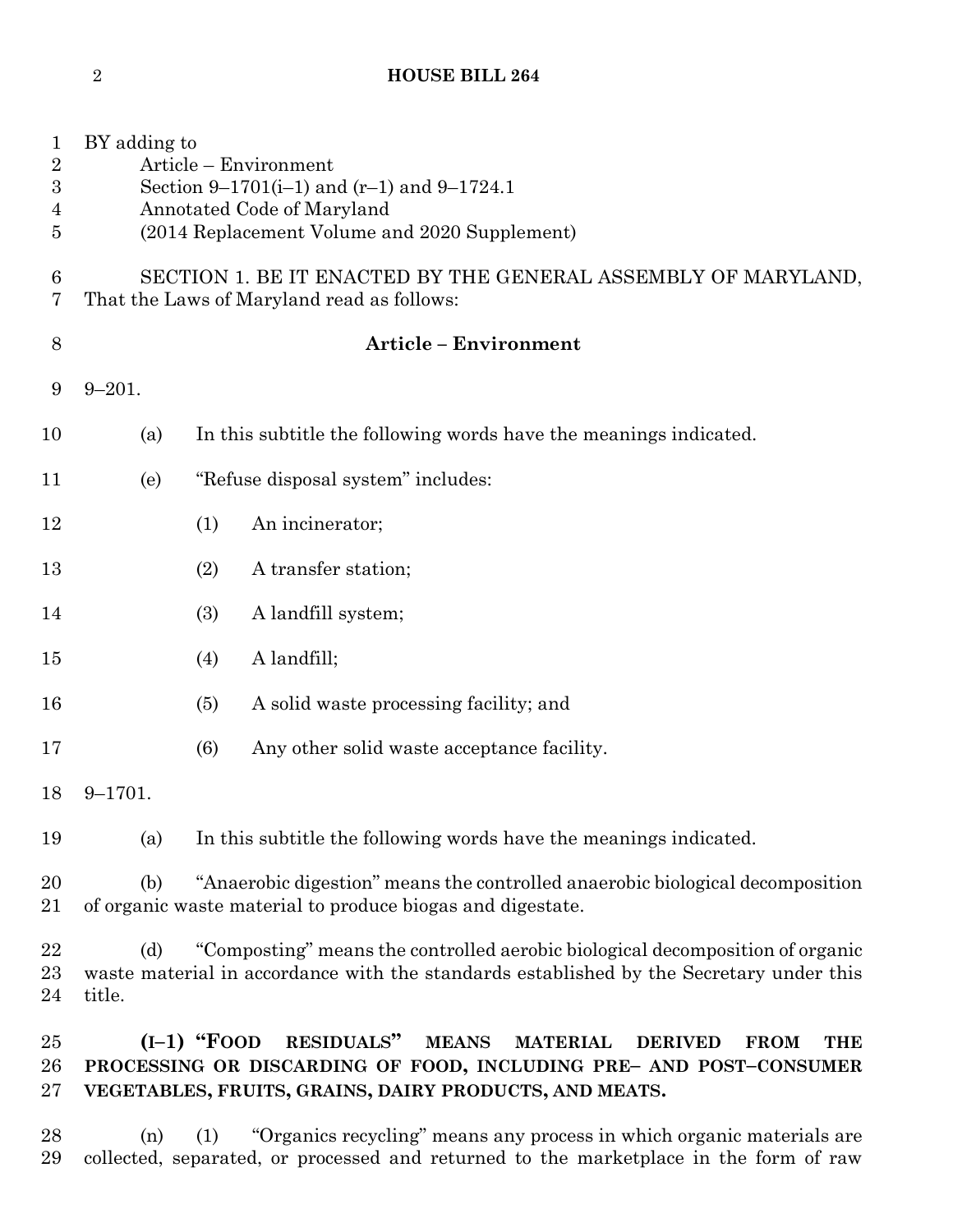materials or products.

(2) "Organics recycling" includes anaerobic digestion and composting.

 (o) "Organics recycling facility" means a facility where organics recycling takes place.

 (q) "Recycling" means any process in which recyclable materials are collected, separated, or processed and returned to the marketplace in the form of raw materials or products.

 **(R–1) "REFUSE DISPOSAL SYSTEM" HAS THE MEANING STATED IN § 9–201 OF THIS TITLE.**

**9–1724.1.**

**(A) THIS SECTION APPLIES ONLY TO A PERSON THAT:**

 **(1) (I) ON OR AFTER JANUARY 1, 2023, GENERATES AT LEAST 2 TONS OF FOOD RESIDUALS EACH WEEK; AND**

 **(II) ON OR AFTER JANUARY 1, 2024, GENERATES AT LEAST 1 TON OF FOOD RESIDUALS EACH WEEK; AND**

 **(2) GENERATES THE FOOD RESIDUALS AT A LOCATION THAT IS WITHIN A 30–MILE RADIUS OF AN ORGANICS RECYCLING FACILITY THAT:**

 **(I) HAS THE CAPACITY TO ACCEPT AND PROCESS THE FOOD RESIDUALS; AND**

 **(II) IS WILLING TO ACCEPT THE FOOD RESIDUALS FOR RECYCLING.**

 **(B) EXCEPT AS PROVIDED IN SUBSECTION (C) OF THIS SECTION, A PERSON THAT GENERATES FOOD RESIDUALS SHALL:**

 **(1) SEPARATE THE FOOD RESIDUALS FROM OTHER SOLID WASTE; AND**

 **(2) ENSURE THAT THE FOOD RESIDUALS ARE DIVERTED FROM FINAL DISPOSAL IN A REFUSE DISPOSAL SYSTEM BY:**

 **(I) REDUCING THE AMOUNT OF FOOD RESIDUALS GENERATED BY THE PERSON;**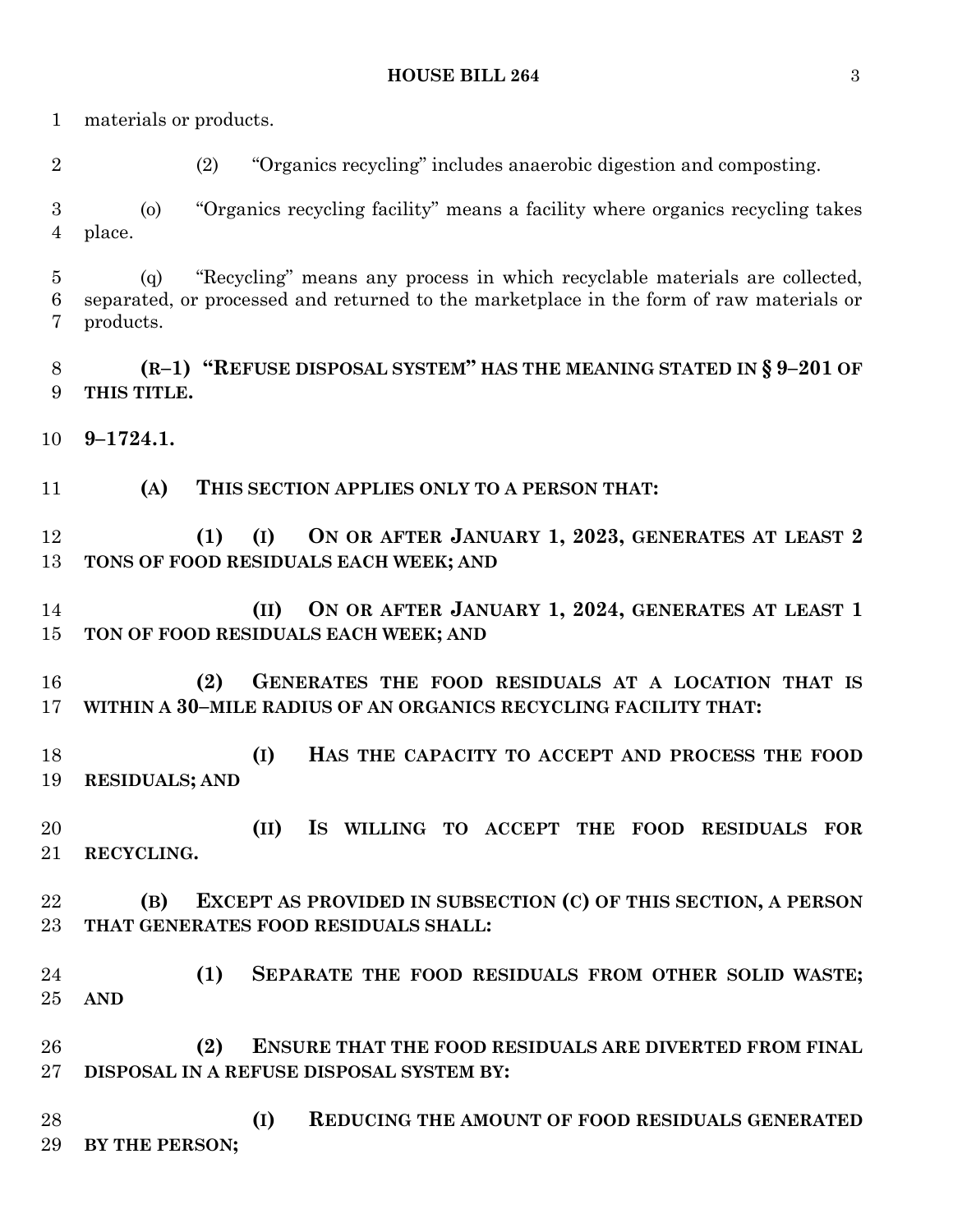**(II) DONATING SERVABLE FOOD; (III) MANAGING THE FOOD RESIDUALS IN AN ORGANICS RECYCLING SYSTEM INSTALLED ON–SITE; (IV) PROVIDING FOR THE COLLECTION AND TRANSPORTATION OF THE FOOD RESIDUALS FOR AGRICULTURAL USE, INCLUDING FOR USE AS ANIMAL FEED; (V) PROVIDING FOR THE COLLECTION AND TRANSPORTATION OF THE FOOD RESIDUALS FOR PROCESSING IN AN ORGANICS RECYCLING FACILITY; OR (VI) ENGAGING IN ANY COMBINATION OF THE WASTE DIVERSION ACTIVITIES LISTED UNDER ITEMS (I) THROUGH (V) OF THIS ITEM. (C) (1) A PERSON THAT GENERATES FOOD RESIDUALS MAY APPLY TO THE DEPARTMENT FOR A WAIVER FROM THE REQUIREMENTS OF SUBSECTION (B) OF THIS SECTION. (2) THE DEPARTMENT MAY GRANT A WAIVER UNDER PARAGRAPH (1) OF THIS SUBSECTION IF THE PERSON DEMONSTRATES, TO THE SATISFACTION OF THE DEPARTMENT, UNDUE HARDSHIP BECAUSE OF THE FOLLOWING: (I) THE COST OF DIVERTING FOOD RESIDUALS FROM A REFUSE DISPOSAL SYSTEM IS NOT REASONABLY COMPETITIVE WITH DISPOSING THE FOOD RESIDUALS AT A REFUSE DISPOSAL SYSTEM; OR (II) OTHER REASONABLE CIRCUMSTANCES. (3) THE DEPARTMENT SHALL ESTABLISH WAIVER APPLICATION PROCEDURES TO CARRY OUT THIS SUBSECTION. (D) ON OR BEFORE DECEMBER 1, 2023, AND EACH DECEMBER 1 THEREAFTER, THE DEPARTMENT SHALL REPORT TO THE GENERAL ASSEMBLY, IN ACCORDANCE WITH § 2–1257 OF THE STATE GOVERNMENT ARTICLE, ON THE IMPLEMENTATION OF THIS SECTION, INCLUDING THE IMPACTS ON WASTE DIVERSION IN THE STATE.**

**HOUSE BILL 264**

 **(E) (1) A PERSON WHO VIOLATES THIS SECTION OR ANY RULE OR REGULATION ADOPTED UNDER THIS SECTION SHALL BE SUBJECT TO A CIVIL PENALTY, TO BE COLLECTED IN A CIVIL ACTION BROUGHT BY THE DEPARTMENT,**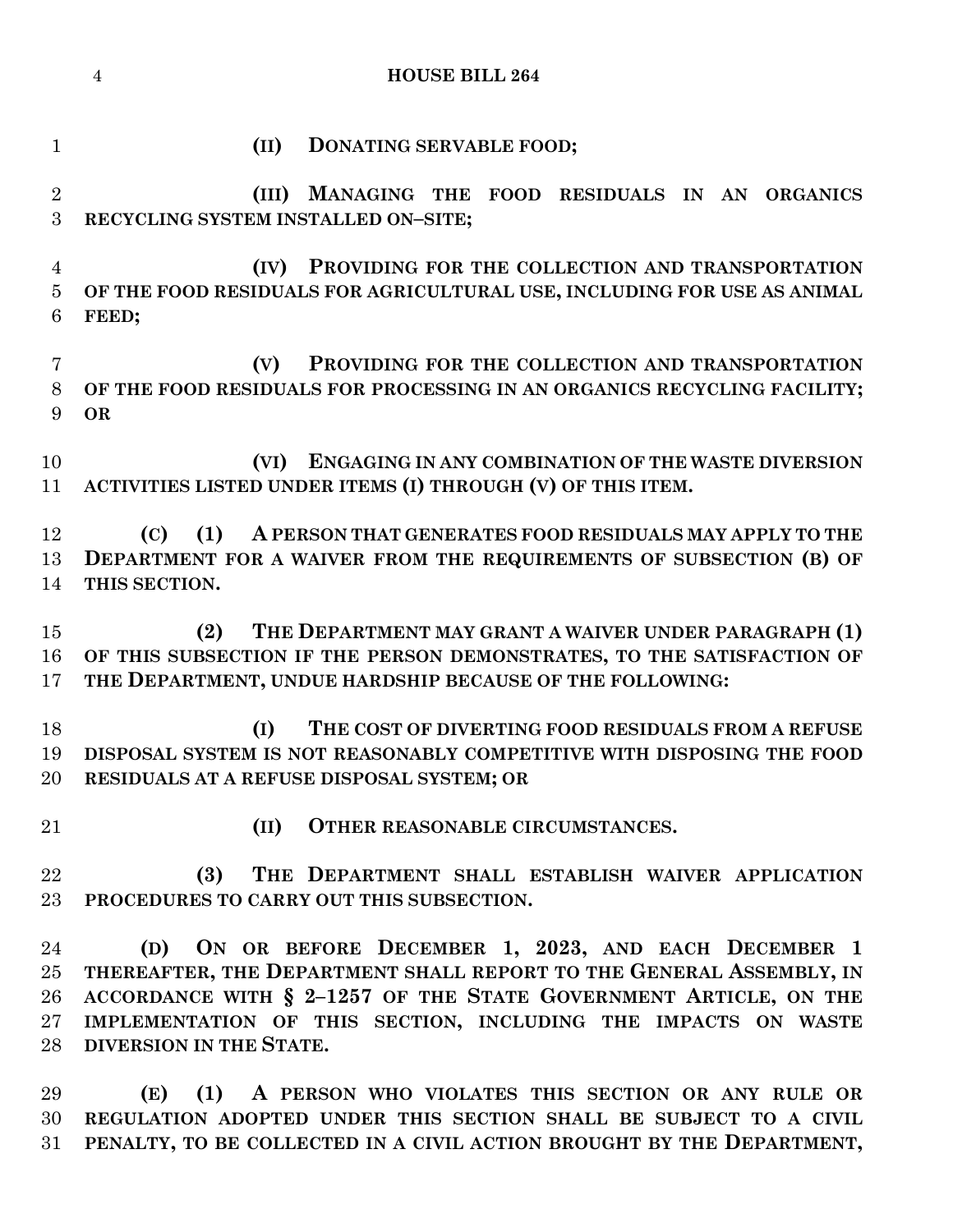#### **HOUSE BILL 264** 5

 **OF: (I) \$250 FOR THE FIRST VIOLATION; (II) \$500 FOR THE SECOND VIOLATION; AND (III) \$1000 FOR THE THIRD AND EACH SUBSEQUENT VIOLATION. (2) EACH DAY A VIOLATION OCCURS IS A SEPARATE VIOLATION UNDER THIS SECTION. (3) PENALTIES COLLECTED UNDER THIS SUBSECTION SHALL BE DISTRIBUTED TO A SPECIAL FUND, TO BE USED ONLY TO FINANCE INCENTIVES THAT ENCOURAGE FOOD WASTE REDUCTION AND COMPOSTING IN THE STATE.** SECTION 2. AND BE IT FURTHER ENACTED, That this Act may not be construed to preempt or prevail over any local ordinance, resolution, law, or rule more stringent than this Act. SECTION 3. AND BE IT FURTHER ENACTED, That the Department of the Environment shall: (1) establish guidelines to assist businesses with complying with the provisions of this Act, including guidelines for estimating the weight of the food residuals generated by a business; (2) develop mapping and other systems to identify existing composting facilities and the geographic areas within the 30–mile radius of each facility; (3) develop a plan for implementing the provisions of this Act, including a plan for educating large generators of food residuals on: 22 (i) the provisions of this Act; and (ii) the benefits of organics recycling; and (4) on or before July 1, 2022, report to the General Assembly, in accordance with § 2–1257 of the State Government Article, on the Department's plan for implementing the provisions of this Act. SECTION 4. AND BE IT FURTHER ENACTED, That on or before October 1, 2022, the Department of the Environment, in conjunction with the Department of General Services and the Department of Natural Resources, shall report to the General Assembly, in accordance with § 2–1257 of the State Government Article, on State properties that are suitable for use as organics recycling facilities in a manner that is consistent with programmatic recommendation number 9 in the final report of the Yard Waste, Food